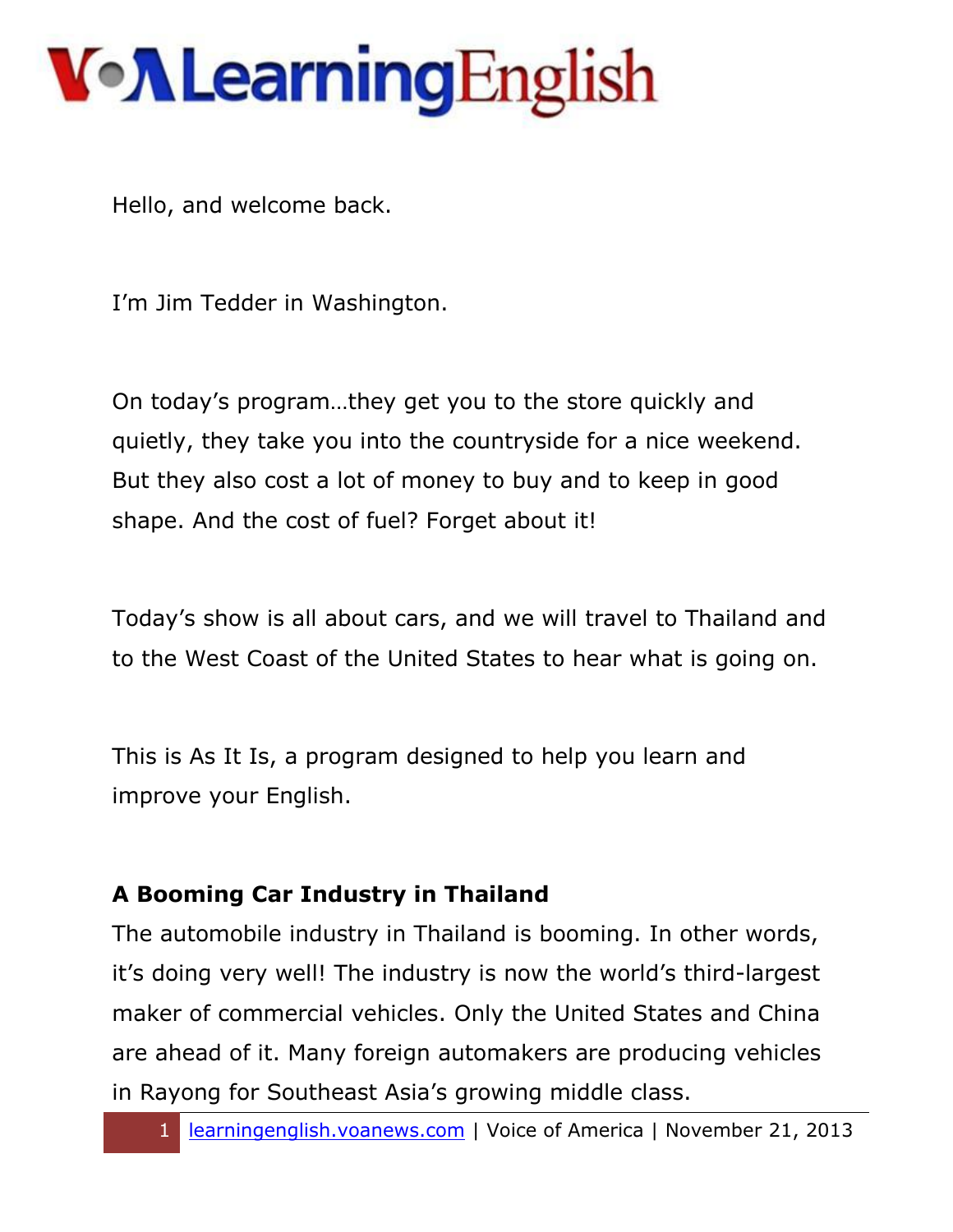Matt Bradley is regional president of Ford. He praised Thailand as a highly successful example for manufacturing.

"Thailand, I think, has made a concerted effort from government policy in the last 15 years to plan to support the automotive industry. Ford has been in Thailand about 17 years and just since 2007 we've invested over a billion dollars in our manufacturing and product cycle plant footprint in Thailand."

The automotive area is now Thailand's third largest industry. It has 12 percent of the country's Gross Domestic Product and employs 400,000 workers.

As evidence of the industry's success, roads in Bangkok are overflowing with cars. Government tax benefits for first-time buyers have sped up sales. But can these vehicles compete with those made in Japan, Europe or the United States?

Honda executive vice president Pitak Pruittisarikorn said the Japanese automaker was making high-quality vehicles in Thailand at a competitive cost.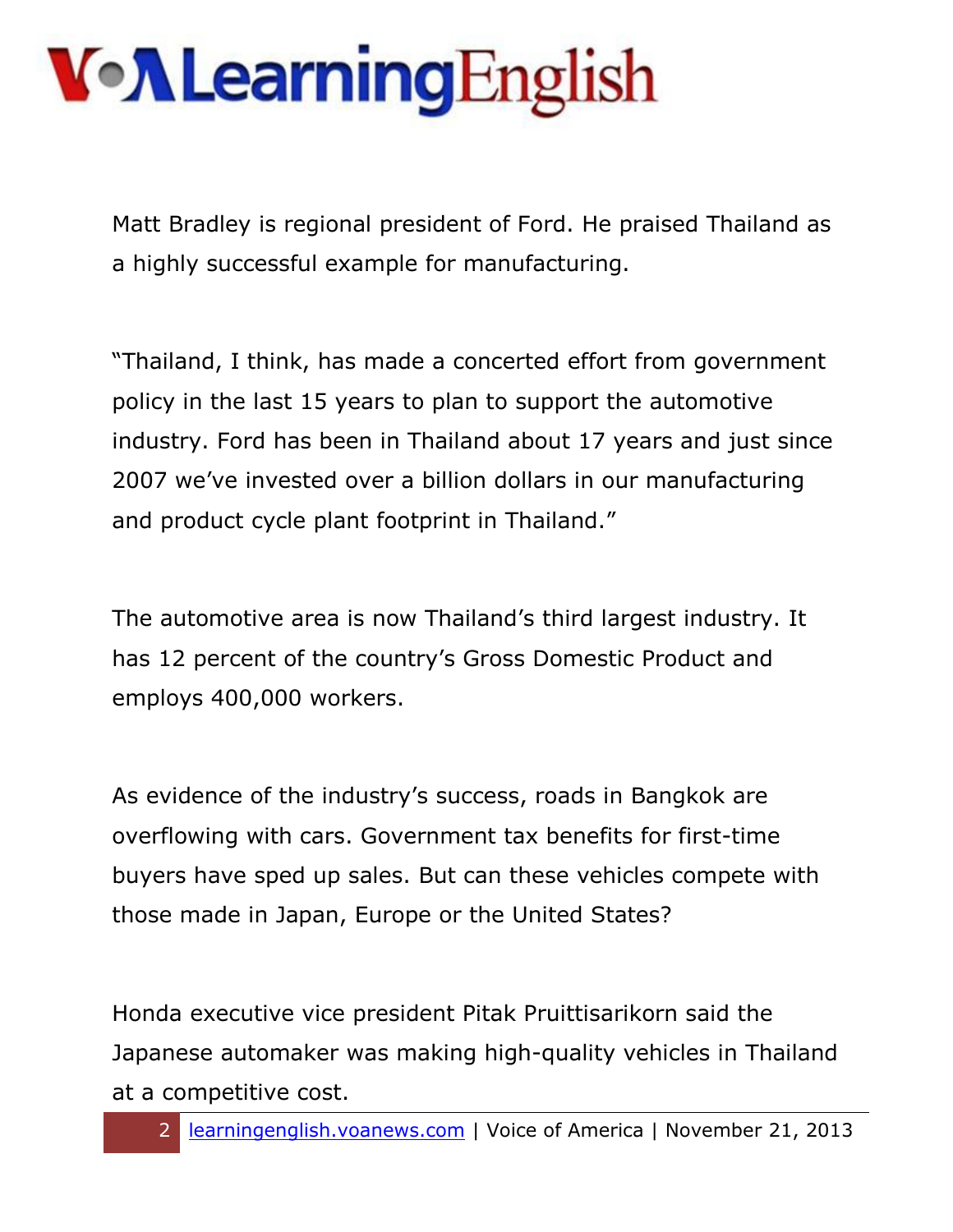"For Honda, cost efficiency is one of our key strategies. So we have established the good relationship with the strong and the highest quality parts suppliers, global suppliers and local suppliers."

Some automakers operating in Thailand import critical parts, including engines, from overseas. But GM Powertrain plant manager Jennifer Bigelow said the American automaker not only puts together its engines locally. But she says they also get their components -- their parts -- in Thailand.

"It is definitely cost-effective. We reduce shipping costs, we develop partners here that we can then work with, and develop that partnership to help improve our engine and our product."

Manufacturers must also produce their vehicles to meet area demand. The widespread availability of reasonably priced diesel fuel promotes the design of parts like four-cylinder diesel engines.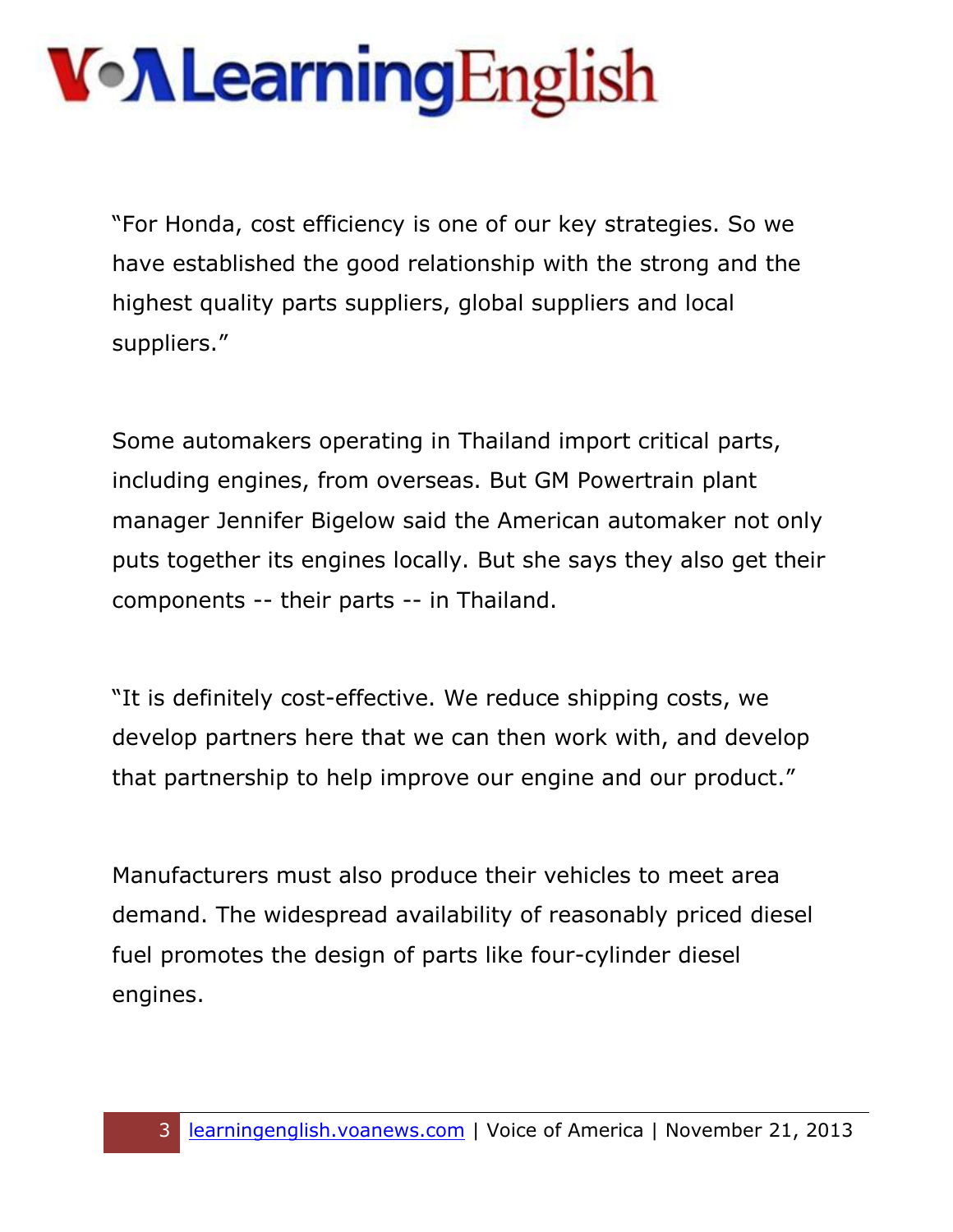# VollearningEnglish

The situation for Thailand's strong auto production industry faces some challenges, however. That is true although it exports vehicles beyond Southeast Asia to Japan, the Middle East and North America.

Growth is limited by a shortage of labor in the country with nearly full employment. But that has led to opportunities for women, who make up nearly one-third of the workforce at some Thai auto plants.

And when extensive flooding in 2011 closed manufacturing plants and parts suppliers, Indonesia briefly overtook Thailand in production. That competition between the two countries is sure to continue for many years to come.

#### **Fighting Traffic**

If you drive a car every day, you probably spend a lot of time stuck in traffic. We certainly do in the Washington, D.C. area. Faith Lapidus joins us now to tell about a scientist and a student who are trying to do something about it...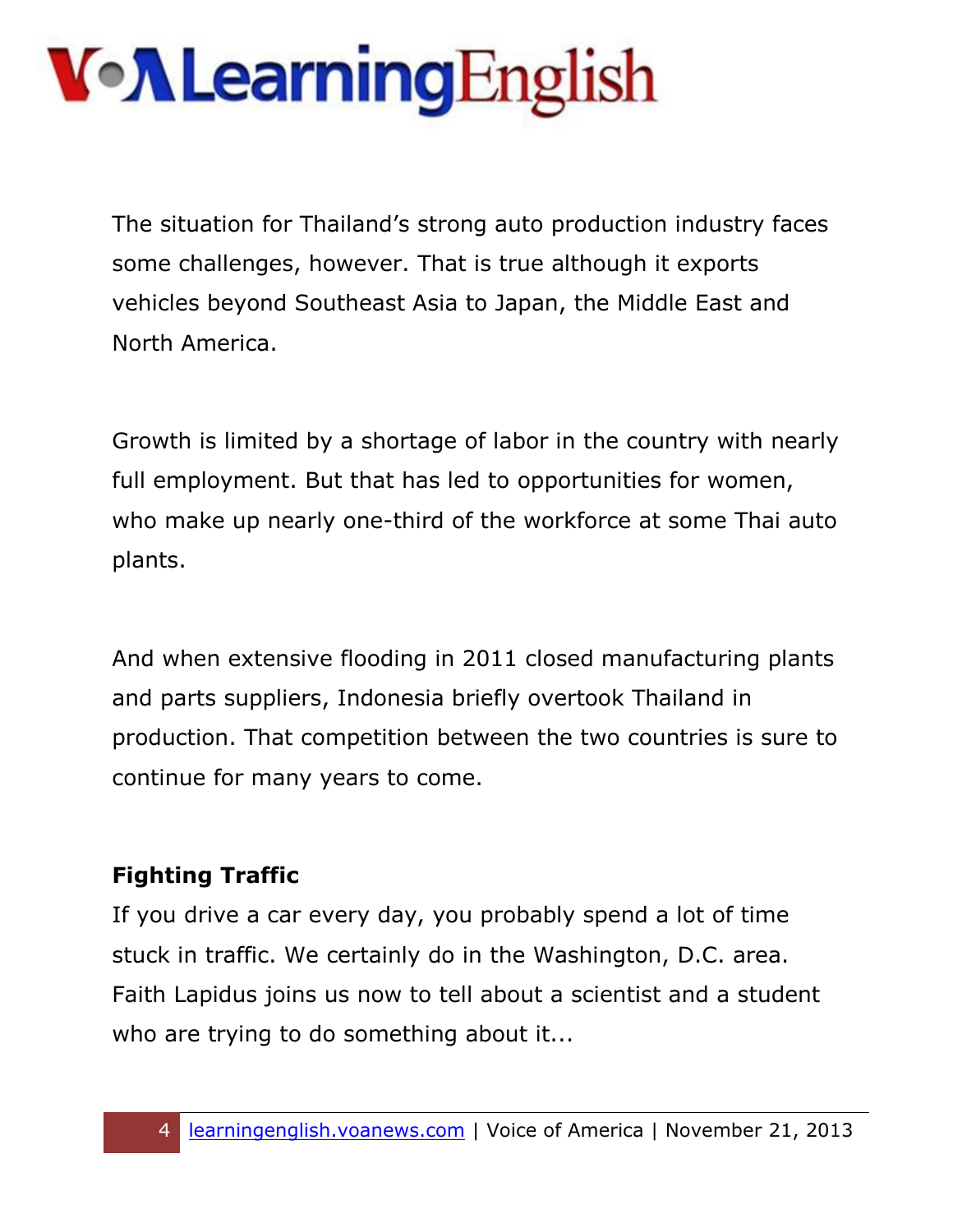In the United States, Los Angeles and San Francisco tie for second place for having the worst traffic problems. Washington, D.C., is in first place with the worst traffic, according to the Texas A&M Transportation Institute.

In Los Angeles, drivers spend 61 hours every year stuck in traffic. These drivers know all too well how bad the traffic can be.

"It's a prison of cars. There's too many cars, you can't move around a lot."

"I get very frustrated. I try to listen to some music, maybe snap my fingers or something to try to pass the time."

Professor Cyrus Shahabi also knows about traffic jams. He lives more than 65 kilometers from his office at the University of Southern California, in Los Angeles. He is always late -- even with the help of a navigation system.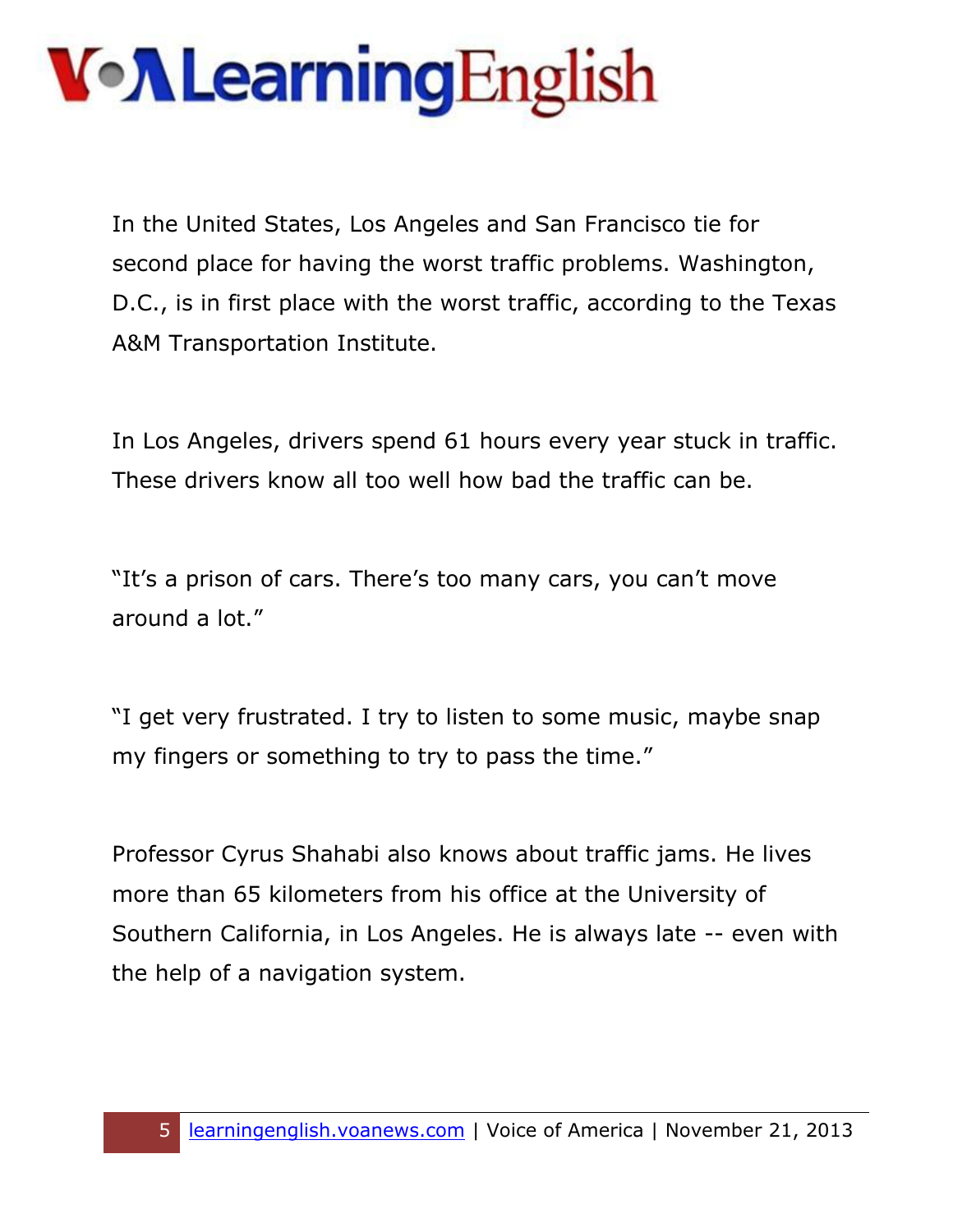# VollearningEnglish

He and PhD student Ugur Demiryurek decided to develop an app for that. The ClearPath app claims to do what other navigation systems cannot. Professor Shahabi says his program uses historical data to predict traffic conditions even before the driver leaves the house.

"What's unique is that we utilize a lot of data that's currently become available including traffic data, weather data, and we analyze that so that we can predict what's going to happen in front of you when you leave home."

ClearPath uses two and a half year's worth of traffic data from 9,000 sensors on the roads of Los Angeles. It also collects information on accidents.

"Now you are driving and there's an accident in front of you, but the accident is 20 minutes away. And you know from historical data that that accident would clear by the time you get there. We can take that into account and send you towards the accident because we think by the time you get there, there wouldn't be any accident."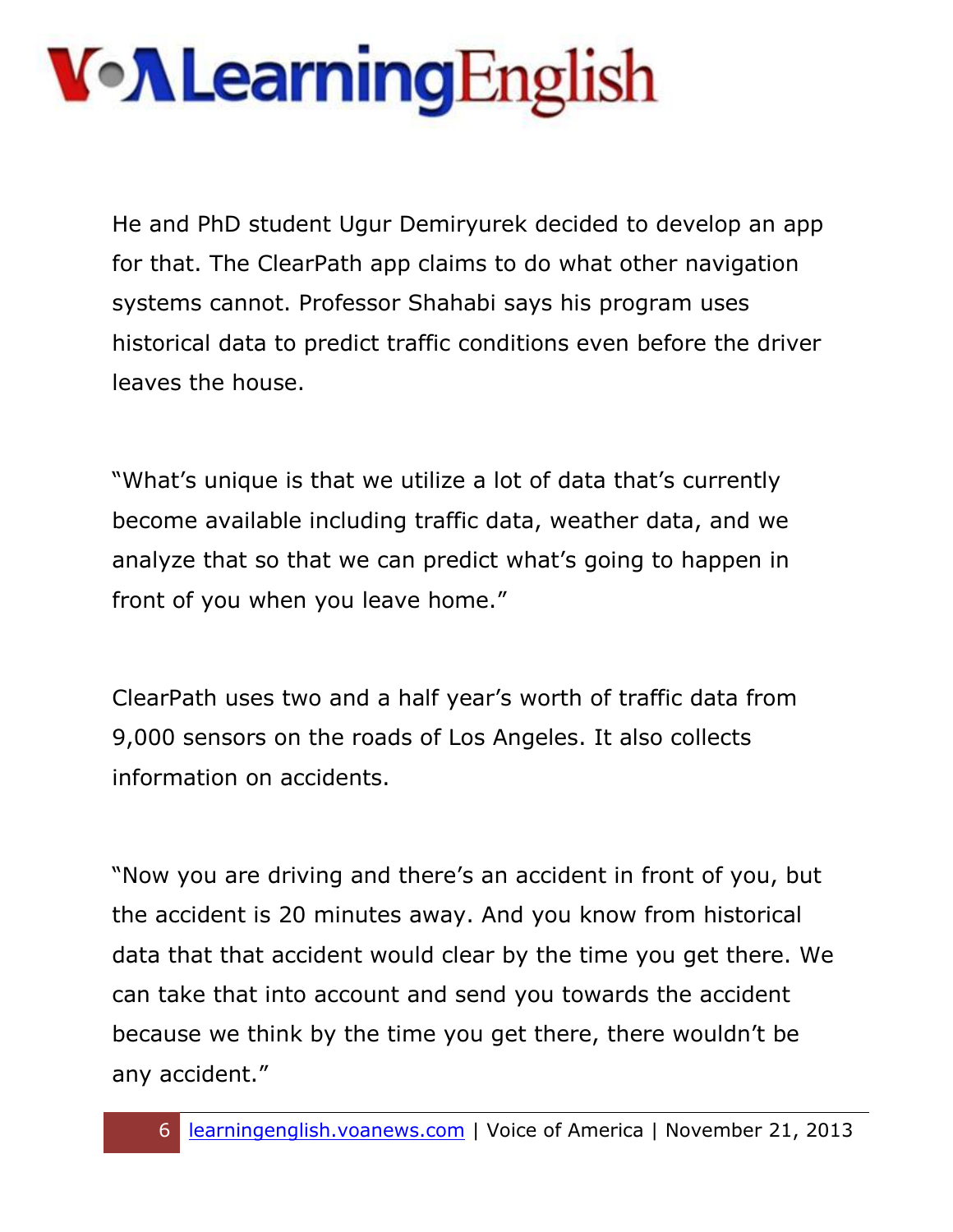Professor Shahabi says his system does more than just respond to current traffic conditions. With ClearPath, he says, a driver can enter what time he wants to leave on a specific time and date, and ClearPath will give the fastest route. It looks at the entire road network, including surface streets as well as highways, before the driver hits the road.

Ugur Demiryurek says, in a year, he and Professor Shahabi hope to have ClearPath available nationwide and overseas once they can collect traffic data from other cities.

"I thought always that L.A. had the worst traffic, but now I know that Shanghai, Beijing, Seoul, Tokyo, believe it or not, Singapore, Hong Kong definitely are examples that can immediately utilize this."

Professor Shahabi hopes to license this new technology to companies that already have navigation systems, such as Google and Apple.

I'm Faith Lapidus.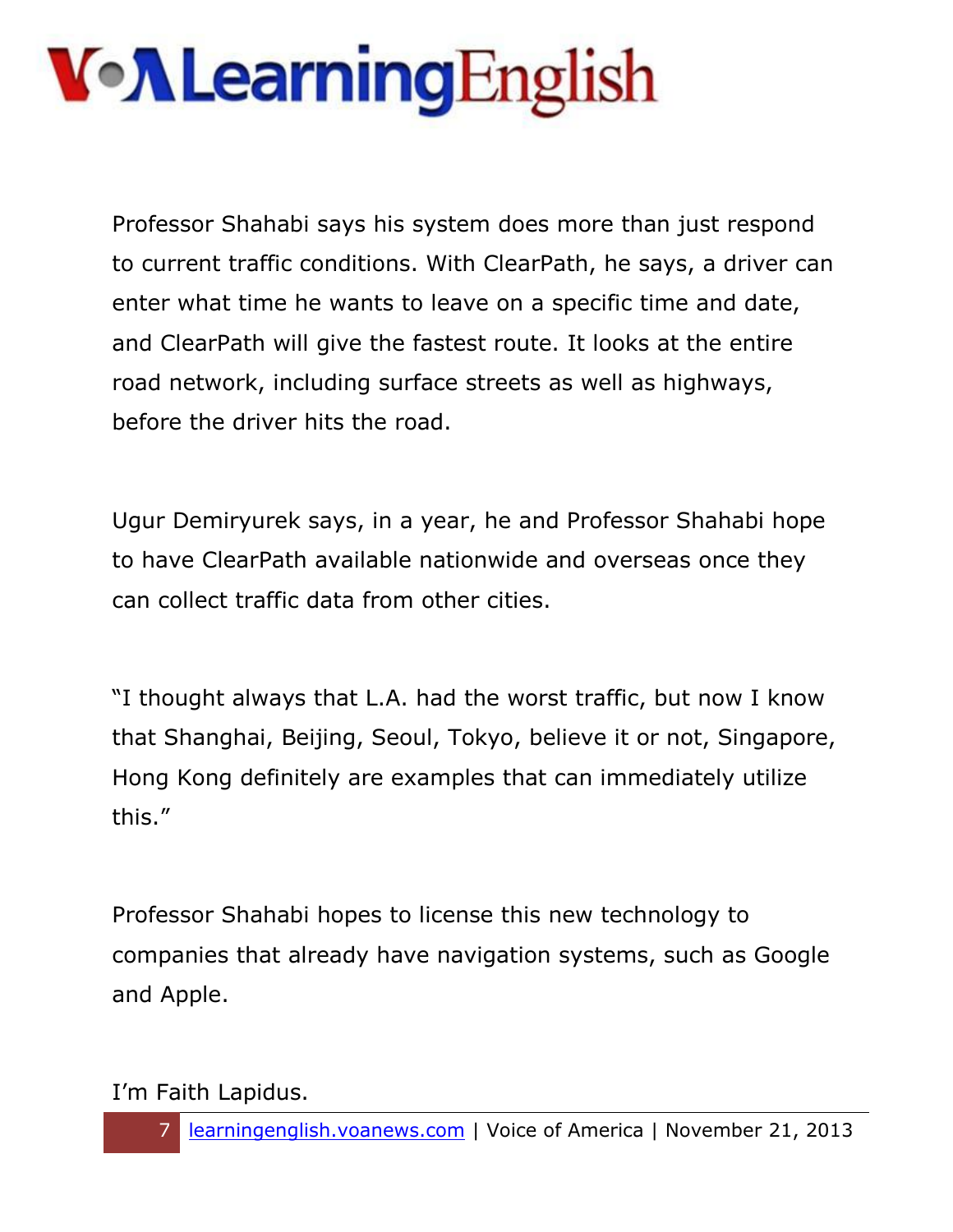Thank you, Faith. Let's hope his work is successful!

Before we drive on down the road, here is a bit of automobile history for you…

#### **George B. Who?**

Have you ever heard of a man named George B. Selden? Well, 118 years ago this month, this New York lawyer received the legal right -- a patent -- to make automobiles. During his lifetime, he never made a single one. But he tried to make a lot of money by selling his legal right to others. Sounds like a good idea, doesn't it? Well, hold on. Into the story comes a gentleman by the name of Henry Ford, who went to court to challenge the patent. And in January of 1911, Mr. Ford won the case. The judge said Selden had used incorrect information when he asked for the original legal right to own the automobile manufacturing process. Disappointed, and a lot poorer, George Selden went into the truck business, and made them until he sold the company in 1930.

I'm Jim Tedder in Washington, and it is time for me to move aside and let some other Learning English programs pass. And